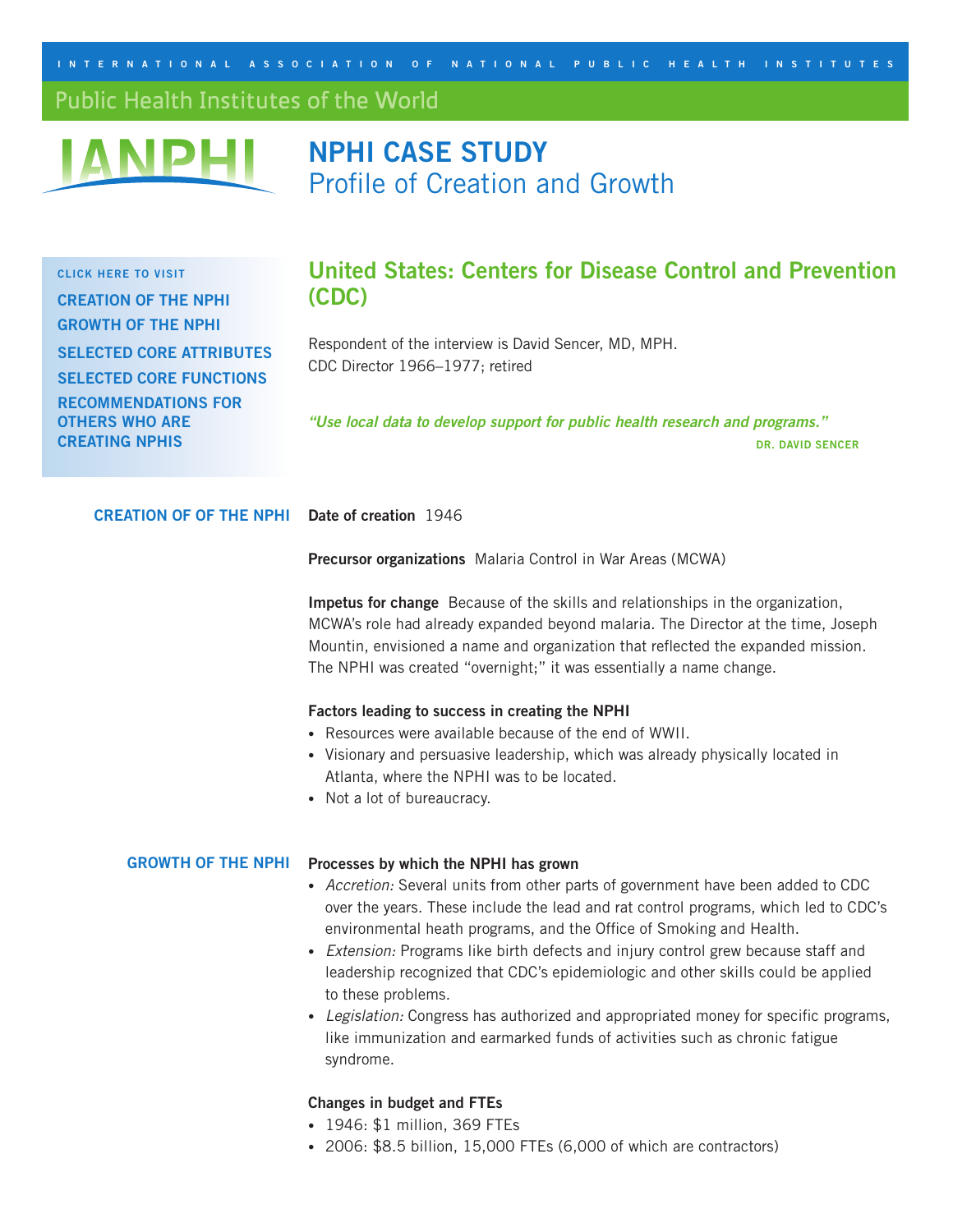#### **page 2** United States: Centers for Disease Control and Prevention (CDC)

NPHI case study: Profile of creation and growth

# **Factors responsible for growth**

- Early on, CDC grew slowly. CDC only asked Congress for the amount of money it could spend wisely, and, therefore, its requests were recognized as reasonable. Advocacy did not play a role in early growth.
- In the 1970s, much of the growth of CDC was by accretion. At times, adding units cost money, but other times, cost savings could be identified. For example, after CDC took over quarantine services, staff were reduced from 660 to 40 employees, and the resultant savings were used for other programs.
- Growth also occurred through pruning unnecessary services and activities and redirecting funds.
- HIV/AIDS brought major changes to CDC's budget. Large amounts of money were provided quickly. HIV/AIDS also illustrated the growing role of advocacy in influencing the CDC budget.
	- Advocacy-related budget increases are a double-edged sword. It has always been difficult to advocate for general public health infrastructure, and the growth of programs of special interest to advocates without concomitant increases in basic public health support can lead to imbalances.
	- Disease- or problem-specific appropriations at CDC have resulted in programs that do not end. It is sometimes hard to stop something that you've been doing, even if the work is not as critical as other work that needs to be done.
- For more than 10 years, CDC has had a Foundation. For the most part the CDC Foundation does not run programs; rather, it supports CDC work.
	- The Foundation cannot lobby, but leaders of the Foundation, some of whom are very well-connected politically, were instrumental in helping CDC obtain funds from Congress for new buildings.
	- If donors have particular interests, their funds can result in large amounts of money being spent on programs that are not of critical public health importance.

# **Factors leading to the NPHI being seen as a trusted resource and leader**

- *Ability to address a crisis* For example, in 1955, at the beginning of the polio vaccine program, some people developed polio soon after receiving the polio vaccine tainted with live virus. CDC's responded rapidly and effectively.
- *Information dissemination through a weekly report* The *Morbidity and Morality Weekly Report (MMWR)* provided timely and authoritative updates on important public health issues.
- *Openness* CDC was explicit about what it knew and didn't know, and didn't modify information to support what it wanted to happen.
- *Expertise* Press inquiries were answered by people with knowledge of subjects being addressed.

**A focus on information dissemination and openness has served CDC well.**

**Advocacy-related budget increases are a double-edged sword.**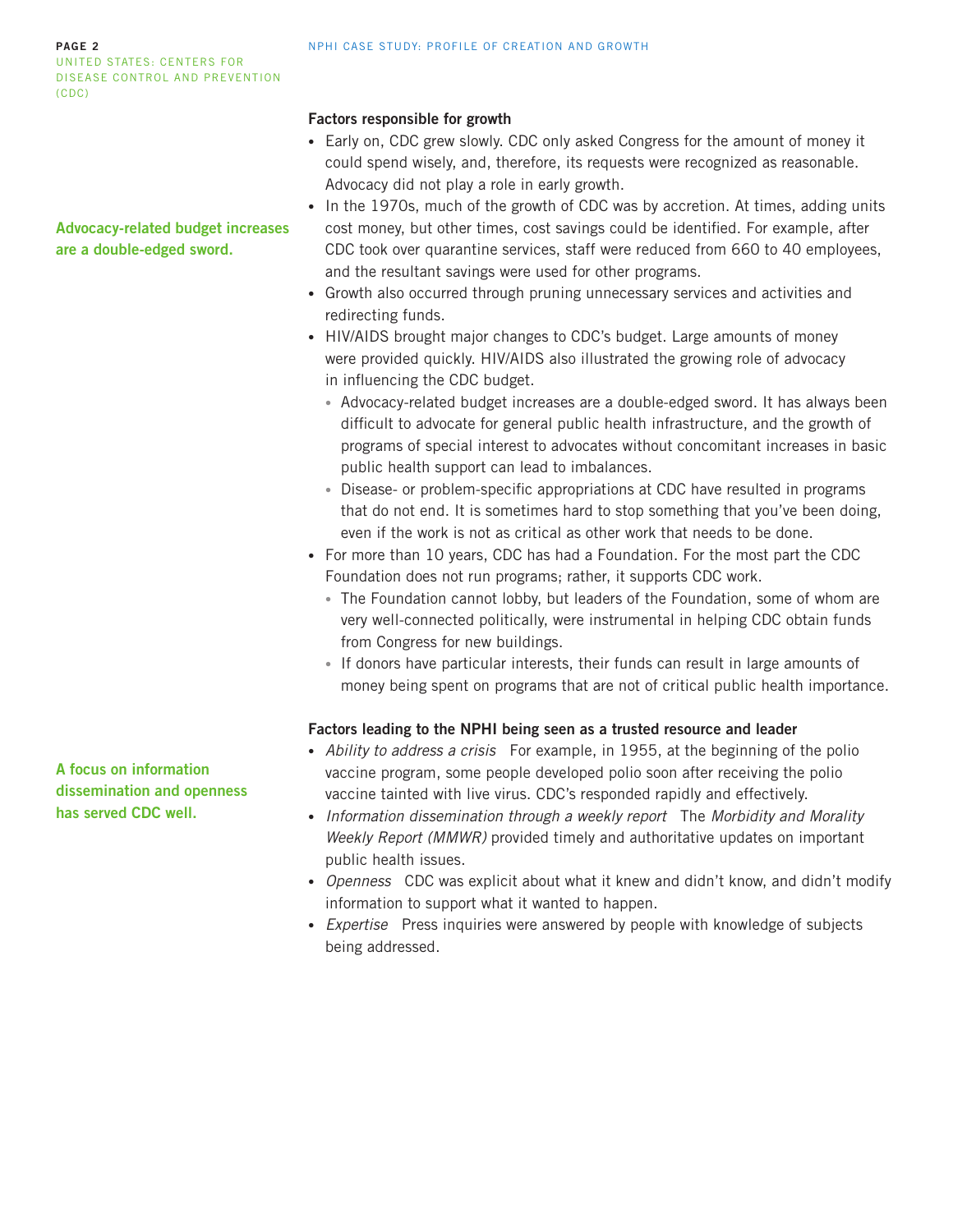# <span id="page-2-0"></span>**Addition of specific capacities**

- *Laboratory* CDC has always had infectious disease and toxicology laboratories. Other capacities have been added based on public health need and opportunities. For example, clinical chemistry was added when the longitudinal Framingham study needed a laboratory to develop a standardization protocol for cholesterol.
- *Non-communicable conditions* Initially these were added by accretion (adding organizational units from other parts of government, like nutrition and smoking and health) and by extension (using existing tools and staff to do new things, like family planning evaluations). Since then, CDC has received specific appropriations for non-communicable issues.
- *Regulatory* In 1967, CDC was given regulatory responsibility under the Clinical Laboratory Improvement Act. More often, however, CDC provides data to be used in regulation, as opposed to actually promulgating regulations.
- *International* CDC has always supported international work through laboratories, for example, through short courses and other training. In the 1960s and 1970s, CDC was better known internationally than domestically. CDC has had field stations since the 1960s (Puerto Rico was the first) and now has entire units devoted to international health.
- *Health education and social sciences* Health education was first added when the Office of Smoking and Health joined CDC in 1986.

**National recognition** "Good press" was instrumental. This press came about because of several factors: **Selected Core Attributes**

- The *MMWR* is a weekly digest of outbreaks and other newsworthy information about public health. In the 1960s it was a major source of filler stories for local newspapers.
- Some of the stories about the CDC's work were dramatic and were written about by excellent writers like Berton Roueche.
- CDC provided services and work that were obviously good, like the doing surveillance and follow-up investigations for public health problems. These services received good press. Some of these involved high-profile actions, for example, stopping an outbreak of septicemia from Abbott Laboratories intravenous solution in 1970, despite pressure from Abbott Laboratories.

**Political influence** In the beginning, political influence was minimal. With the advent of AIDS, scrutiny and visibility of CDC work increased.

# **Selected Core Functions**

CDC has been doing many of the Core Functions since its inception. These include surveillance and response, human resources development and training, research, and reducing the impact of disasters. Many Core Functions were added as new units were added to CDC. For example, monitoring the health status of the country became a high priority when the National Center for Health Statistics joined CDC in 1986, and health promotion became a priority with the addition of the Office of Smoking and Health.